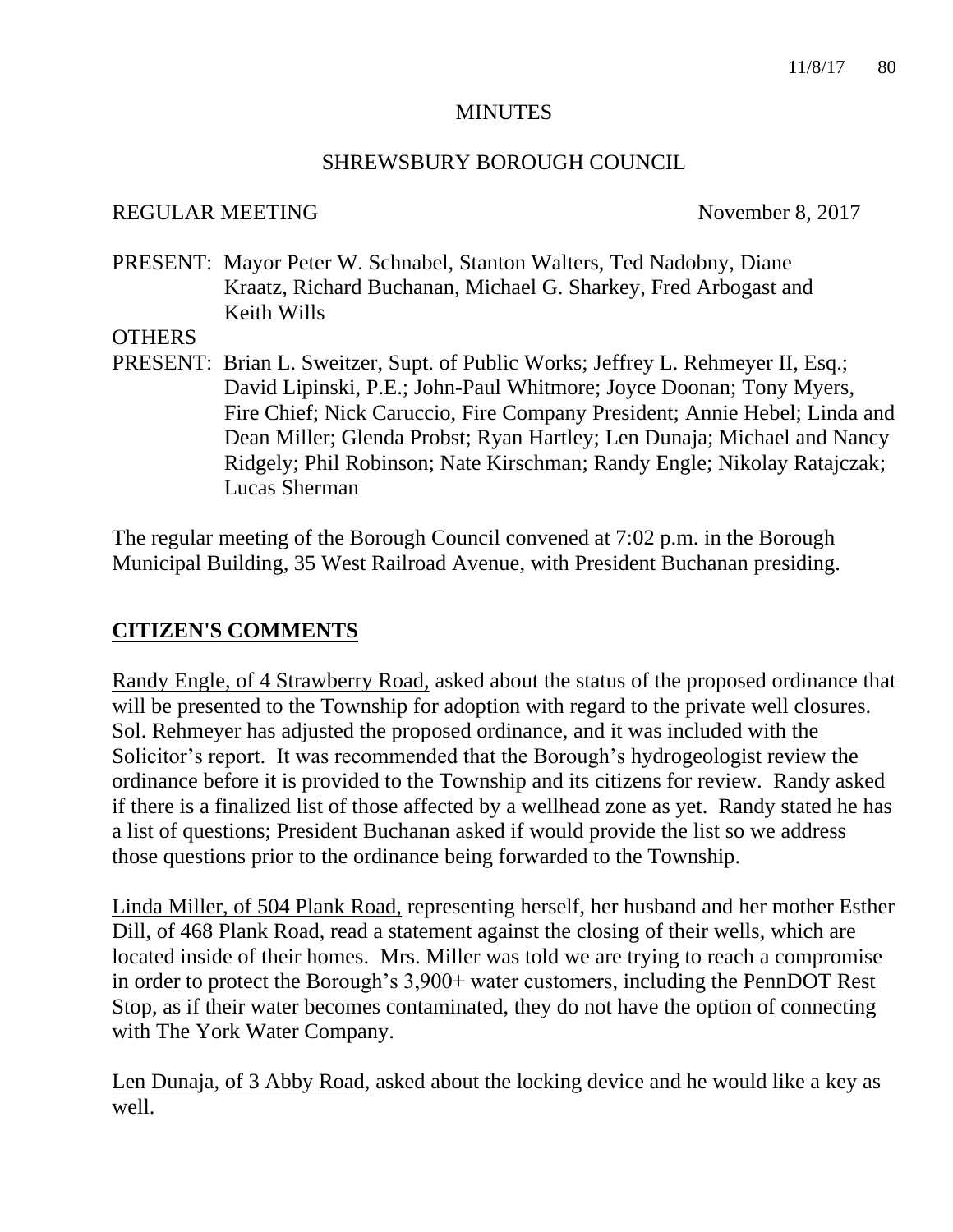## Ryan Hartley, Annie Hebel, and Lucas Sherman

The students are requesting acknowledgement of an event the Tri-M (music) Honor Society would like do, possibly on an annual or semi-annual basis, where around 17 music ensembles would perform at different locations in the Village district with the property owners' permission. They would like to have the first event on Saturday, November 25 from 10:00 a.m. to 3:00 p.m. with the rain date being November 26. Students have permission from the school and parents are signing permission slips for their children to participate. They would have small donation containers available if anyone would like to donate. Council gave the students their unanimous consent to support their endeavor.

Joyce Doonan, 9 Wineberry Drive, was present again after receiving her letter from the Borough that the developer of Apple Tree Court, through her engineer, had contacted the Doonans previously about entering onto their property to correct or improve any runoff problem associated with the development. Mrs. Doonan said she was contacted but stated they would not sign anything until after the work was done. She said the problem has gotten worse since the roads were installed on the extension of Greenview Drive to Foxtail Court. Eng. Lipinski stated the new homes have water gardens to collect runoff from the homes but the street runoff does go to the pond. The outlet of the pond was changed that it now has a concrete structure with drainage holes in order to slow the water down. Mrs. Doonan is concerned the erosion will be a problem when they sell their home. The Borough believes that the problem should be corrected by placing a berm with fabric near the outfall. Eng. Lipinski was asked to design a solution and to contact Gloria McCleary to let her know the Borough could do the work this winter using an existing sewer right-of-way and bill her for the time and costs.

Nick Caruccio, 9 Crosswind Drive, said there is a problem with sight distance at the intersection of Covington Drive and Crosswind Drive and seeing to the right when pulling out of Covington Drive because of vehicles parked along the street. Supt. Sweitzer stated he will look at this and report back next month to see if curbs could be painted yellow and what distance.

## **APPROVAL OF MINUTES**

The minutes of the October 11, 2017, meeting were approved by unanimous consent.

# **APPROVAL OF EXPENDITURES AND REPORT OF ACCOUNTS**

F. Arbogast moved to approve the bill lists: general account check numbers 1737 thru 1802; water account check numbers 1292 thru 1310; sewer account check numbers 1181 thru 1191; highway aid account: check number 926; and to approve the financial reports for October.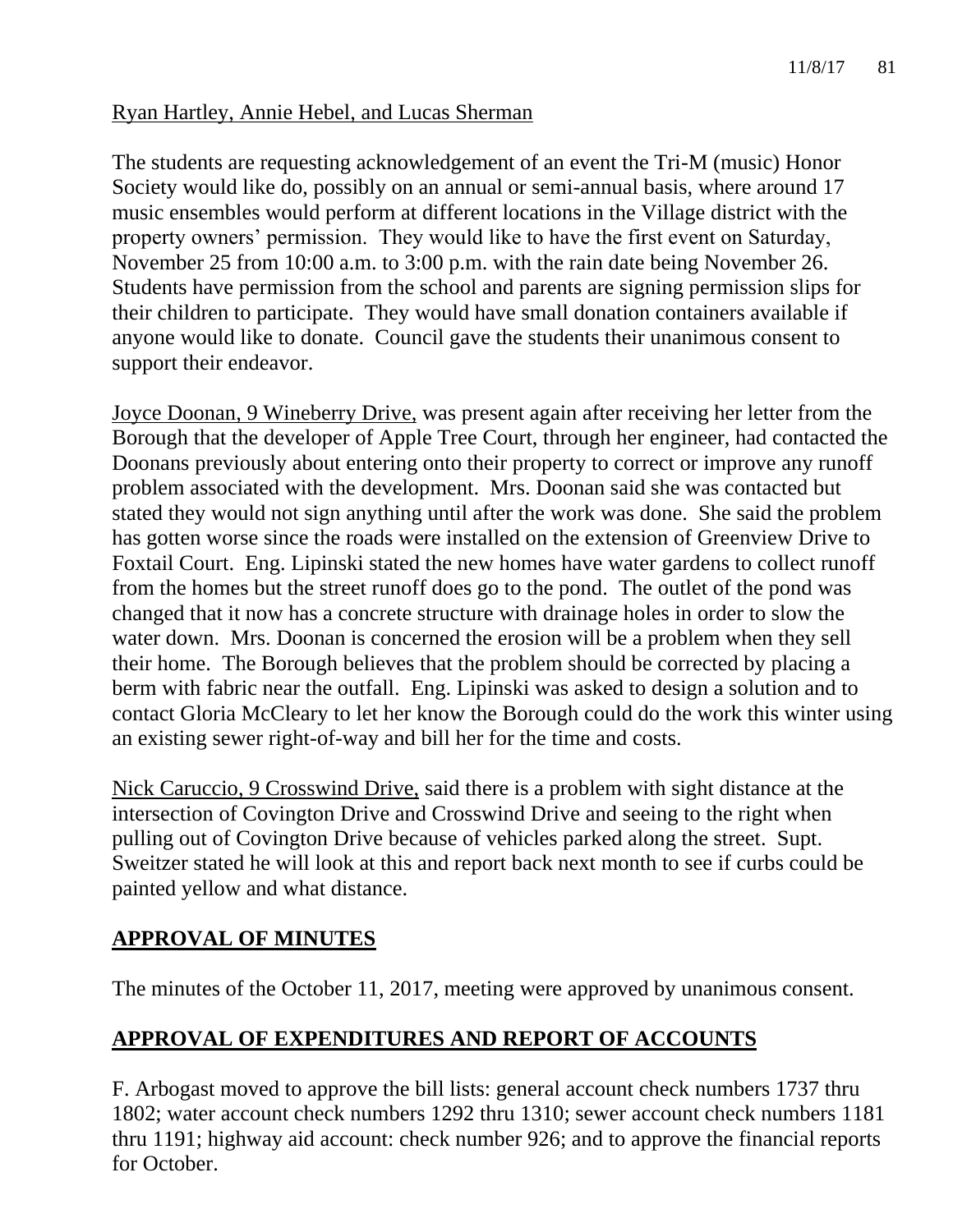T. Nadobny seconded. The motion carried with all voting in favor.

## **APPROVAL OF PAYROLL REGISTER**

F. Arbogast moved to approve the October 9 and 23 payroll registers. M. Sharkey seconded. The motion carried with all voting in favor.

### **SUBDIVISION & LAND DEVELOPMENT** – D. Kraatz/Eng. Lipinski

#### **Codes Enforcement**

Six permits were issued in October.

### **Southern Regional Police** – Mayor Schnabel

Mayor Schnabel highlighted the police report through September 30. A meeting was held to discuss police services with a possible merger with the Northern York County Police Department. Southwestern Regional Police has sent a letter that it is also now interested in consolidation of the Departments.

M. Sharkey moved that a letter be sent that we are interested in discussing the proposal with the Southwestern Police Department.

S. Walters seconded. The motion carried with all voting in favor. A letter will be sent expressing our interest.

### 2018 Southern Regional Police Budget

D. Kraatz moved to approve the 2018 police budget as presented.

F. Arbogast seconded. The motion carried with all voting in favor. A letter will be sent to the Commission.

### **Water & Sewer** – T. Nadobny/Supt. Sweitzer

#### **Sewer Capacity**

T. Nadobny stated the Committee met and a letter was sent to New Freedom Borough regarding the plans for expansion/upgrading of the plant. No response has been received as yet.

#### Lot 55-A Eitzert Farms

The majority of this lot is in the Township but the water and sewer connection will be made in the Borough. There was discussion as to where the sewer EDU should come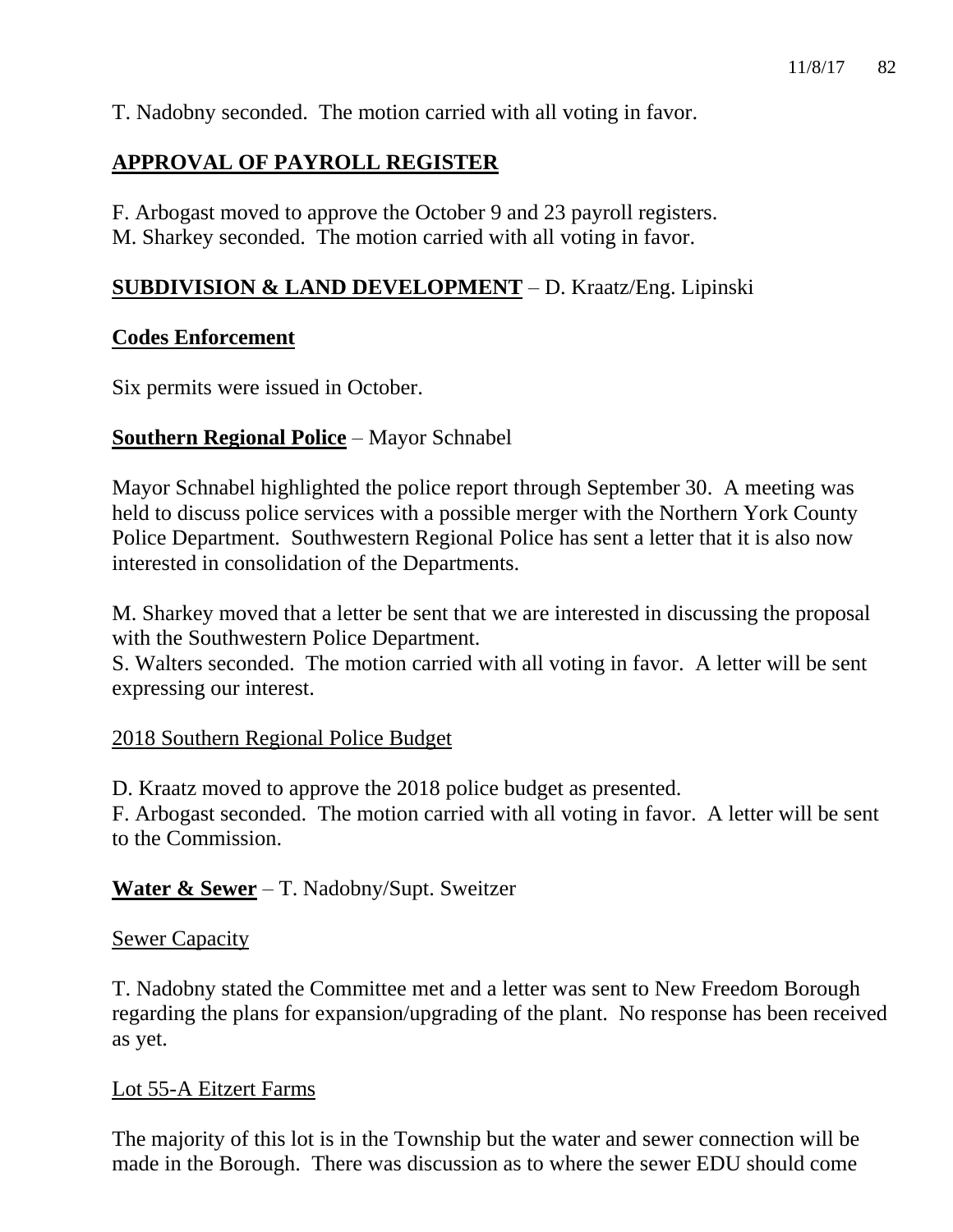from since the other lots in this subdivision are located in the Borough. There was a concern that if this did occur, a precedent could be set. After discussion, Sol. Rehmeyer suggested that Phil ask the Township if it would be willing to allow this lot to be considered a part of the Borough and taxable to the Borough. T. Nadobny left during the discussion at 8:47 p.m.

## 2017 Waterline Replacement Project

Eng. Lipinski presented a Recommendation of Payment #2 for MACMOR Construction, LLC in the amount of \$104,417.61.

S. Walters moved to pay MACMOR Construction, LLC the amount of \$104,417.61. F. Arbogast seconded. The motion carried with all in favor.

#### Water and Sewer Accounts and Funds

Pres. Buchanan prepared graphs showing the balances and performances of the accounts and balances for the PLGIT accounts from 2006 thru the present. As discussed at the budget meetings, the sewer rates need to be increased as they were decreased too much a few years ago. He will present two options next month to include raising the base rate and increasing the tiers.

### Sewer Flow

Supt. Sweitzer submitted the following:

| <b>YEAR</b>                | Gallons/Day | <b>EDU estimate based on</b> | Gallons/EDU |
|----------------------------|-------------|------------------------------|-------------|
|                            |             | PW records as connected      |             |
| 1990                       | 582,000     | 1624                         | 358         |
| 1995                       | 908,000     | 1936                         | 469         |
| 2000                       | 681,000     | 2226                         | 305         |
| 2005                       | 802,000     | 2612                         | 307         |
| 2010                       | 568,000     | 2750                         | 207         |
| 2015                       | 556,000     | 2852                         | 195         |
| 2017 (as of Oct. 31, 2017) | 607,000     | 2867                         | 212         |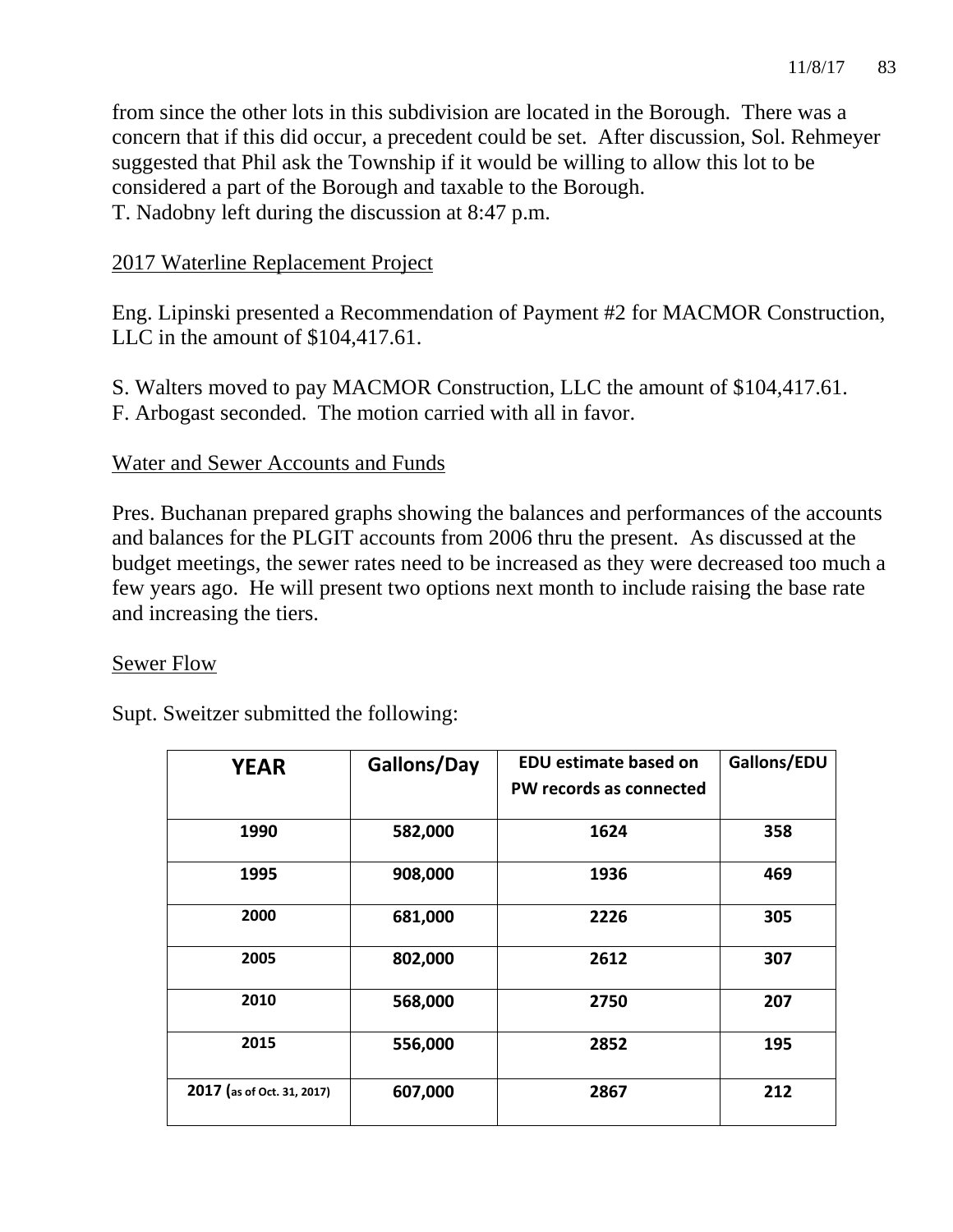### SRBC Grandfathered Well Restriction

The SRBC has a new program to regulate grandfathered wells. The Home and Thompson wells are grandfathered but are not regulated by the SRBC. Pump records are submitted but are not required. Supt. Sweitzer will clarify whether the term facility means all of the wells and related appurtenances of the Borough or each individual well.

## **Public Roads & Lighting** – M. Sharkey and Supt. Sweitzer

### North Main Street Driveway Ramps

Sol. Rehmeyer has researched the driveway ramp removals and he feels that the Borough is not in the position to require the property owners, whose lands currently access North Main Street, which is a PennDOT roadway, to abandon those driveways. Should the Borough become involved, it could create the impression of continued obligations on the Borough between private driveways and a PennDOT road, which would not be preferable. PennDOT had stated verbally the driveway ramps are not causing a safety issue and confirmation of this response has been sought. A request was made for a response, but it has not been received as yet. The Borough will not be doing the work and Eng. Lipinski will ask PennDOT for the permit application funds to be returned.

#### Crack Sealing

Some roads were crack sealed the week of October 16.

### **Public Lands, Buildings and Finance** – F. Arbogast

#### Budget Meeting

The November 14 budget meeting can be cancelled.

### **ENGINEER'S REPORT**

#### PennDOT Main Street Curb Replacement

Eng. Lipinski had reviewed the proposal received from PennDOT and the curb elevation will increase significantly creating a drainage problem between the houses and the new curb height. He will contact PennDOT with the cross-sections to explain the problem and see if PennDOT is willing to mill the roadway deeper between Linden and Walnut Avenues to address the steep shoulder concerns. The Public Works Department would be able to perform the work in February or March if we proceed.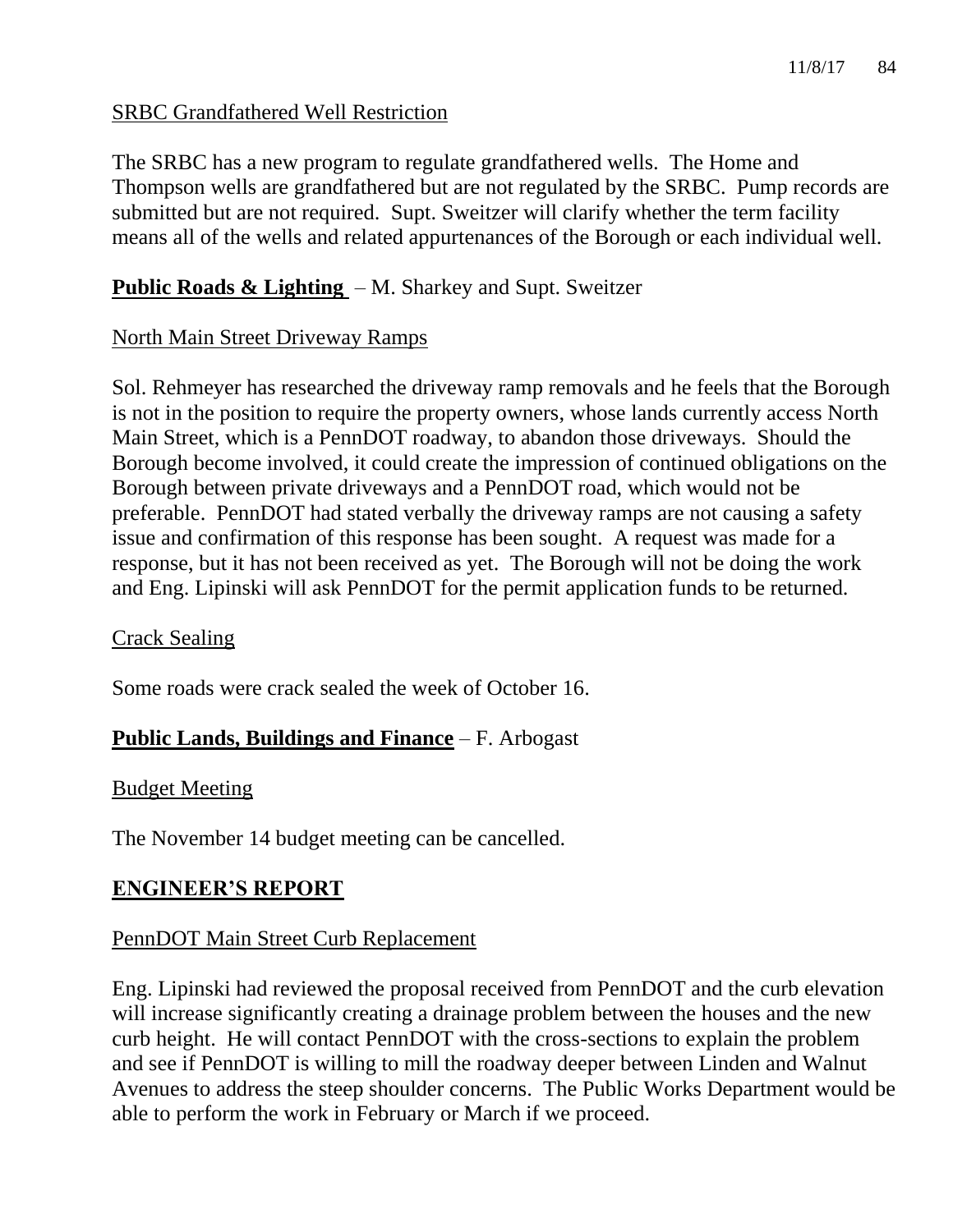## Well Closures Shrewsbury Township

Eng. Lipinski recommended the Borough's hydrogeologist review the proposed ordinance and to possibly meet with the Wellhead Protection Committee at the November 29 meeting.

S. Walters moved that Mike Napolitan be invited to attend both the Wellhead Protection meeting and to meet with the Committee/Council at 6:00 p.m. on November 29. D. Kraatz seconded. The motion carried with all voting in favor.

### Deer Creek Pump Station Sewer Meter Analysis

Eng. Lipinski will have a final report and recommendations to present to the Authority at the February meeting.

### Lutheran Home Wetland Crossing

Before boring and construction estimates can be done, subsurface analysis work must be performed by a geotechnical engineer. The cost for the geotechnical engineer would be between \$6,000.00 – 8,000.00. The Authority has authorized the work to be done and to pay its share.

M. Sharkey moved to authorize the geotechnical engineer to perform the work and to pay the Borough's share.

S. Walters seconded. The motion carried with all voting in favor.

## **SOLICITOR'S REPORT**

## 44 South Main Street Lease with Penn-Mar Organization

Since Penn-Mar Organization will no longer be using the building effective January 1, 2018, Sol. Rehmeyer has prepared a termination agreement.

- S. Walters moved to authorize the signing of the termination agreement.
- F. Arbogast seconded. The motion carried with all voting in favor.

### Sewer Issues

Sol. Rehmeyer researched the sewer Agreements and could not find where an EDU was defined as 350 GPD, only in Borough ordinances. He will explore his findings with the New Freedom Borough's solicitor since the Agreements detail the relationship between the Boroughs and other entities involved in the sewer.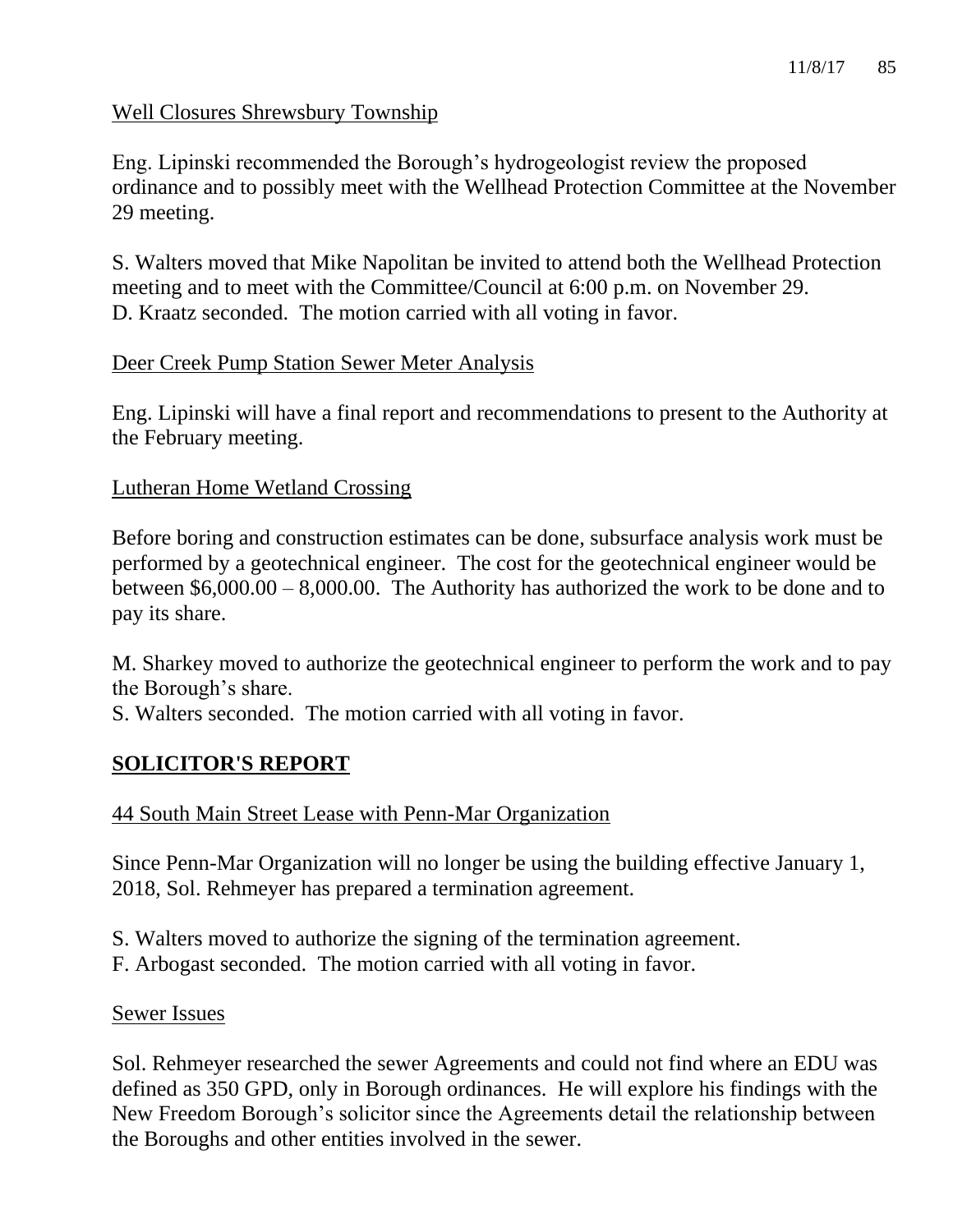### Executive Session

An executive session was called at 9:31 to discuss identified, threatened litigation. The meeting was reconvened at 9:39 p.m.

## **Public Safety, Welfare and Personnel** – S. Walters and F. Arbogast

S. Walters thanked Fire Chief Myers for the Fire Company's open house they held last month. S. Walters stated he attended an all-day winter weather training class yesterday and he plans to go to the National Weather Service Forecast office this year yet.

### **Secretary's Report** – C. Bosley

### Year-end Meeting

Council chose Wednesday, December 27 as the year-end meeting.

## **York Adams Tax Bureau** – M. Sharkey

The collection fee for 2018 will be 1.5%; the Borough will be receiving another unallocated fund distribution; M. Sharkey stated he will be the President of the Tax Bureau in 2018.

**Subdivision/Land Development/Planning Commission/Regional Planning Commission** – D. Kraatz/S. Walters

## **UNFINISHED BUSINESS**

### **NEW BUSINESS**

### 2018 Animal Control Contract

Kim Erdman submitted his 2018 contract for 2018 with no changes.

F. Arbogast moved to approve the 2018 contract with Kim Erdman. M. Sharkey seconded. The motion carried with all voting in favor.

## **COMMUNICATIONS**

A letter was received from Rep. Kristin Phillips-Hill informing us of a new law that expands and decentralizes legalized gambling in Pennsylvania. Municipalities can optout by December 31, 2017. This will be placed on the issue control sheet and discussed next month.